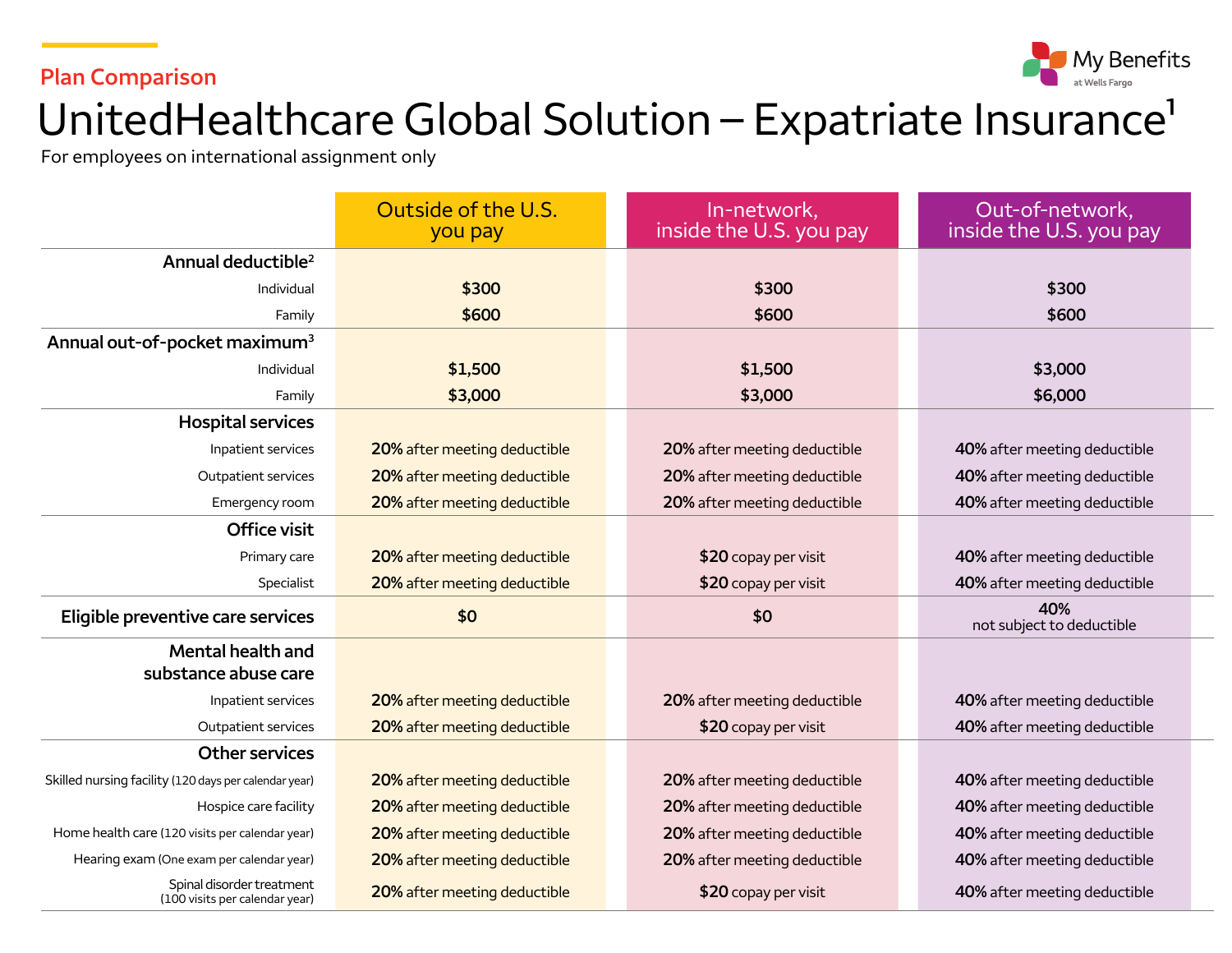## **Plan Comparison**  UnitedHealthcare Global Solution – Expatriate Insurance<sup>1</sup>

|                                                                                                    | Outside of the U.S.<br>you pay                 | In-network,<br>inside the U.S. you pay         | Out-of-network,<br>inside the U.S. you pay     |
|----------------------------------------------------------------------------------------------------|------------------------------------------------|------------------------------------------------|------------------------------------------------|
| <b>Emergency evacuation</b><br>and medical repatriation                                            | \$0<br>not subject to deductible               | N/A                                            | N/A                                            |
| Outpatient prescription drugs<br>(Tier 1)                                                          |                                                |                                                |                                                |
| Retail (up to 30-day supply)                                                                       | 20%<br>not subject to deductible               | $$5$ copay                                     | 40%<br>not subject to deductible               |
| Mail Order (up to 90-day supply)                                                                   | <b>Not available</b>                           | $$10$ copay                                    | Not available                                  |
| Outpatient prescription drugs<br>(Tier 2)                                                          |                                                |                                                |                                                |
| Retail (up to 30-day supply)                                                                       | 20%<br>not subject to deductible               | $$15$ copay                                    | 40%<br>not subject to deductible               |
| Mail Order (up to 90-day supply)                                                                   | Not available                                  | $$30$ copay                                    | Not available                                  |
| Vision – routine eye exam<br>(covered under medical; includes one routine<br>exam every 12 months) | 20% after meeting deductible                   | $$20$ copay                                    | 40% after meeting deductible                   |
| Additonal services and programs<br>My NurseLine (24-hour nurseline)<br>Employee Assistance Program | 1-877-844-0280<br>5 sessions per calendar year | 1-877-844-0280<br>5 sessions per calendar year | 1-877-844-0280<br>5 sessions per calendar year |

#### Online tools and resources

Learn to use your benefits year-round with convenient online tools and resources. Manage your health and health care costs, find the right care options and providers, and achieve your personal health and well-being goals. Visit the HR Services & Support site or Teamworks at Home ([teamworks.wellsfargo.com\)](http://teamworks.wellsfargo.com).